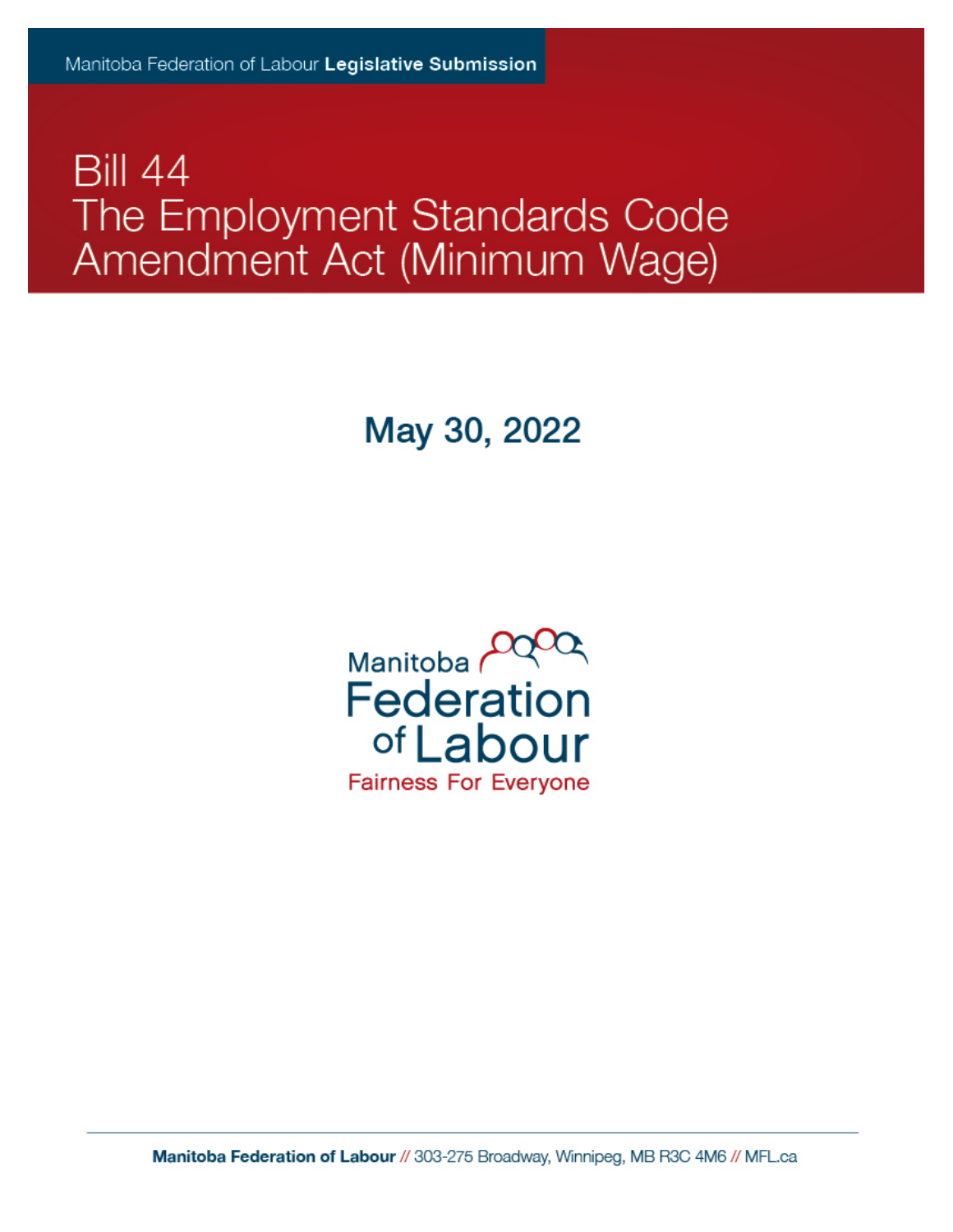## **Bill 44:** *The Employment Standards Code Amendment Act (Minimum Wage)*

The Manitoba Federation of Labour is Manitoba's central labour body, representing the interests of over 30 affiliated unions and over 125,000 unionized workers in the province.

No one should work full time but still live in poverty. One would think this would be a statement we could all agree with. But, right now thousands of minimum wage earners can work full time and still fall below the poverty line because our minimum wage is far too low to pay the bills. And it is far too low because The Pallister-Stefanson government passed legislation to keep it that way early on in its mandate.

I want to highlight why working families need the government to immediately and significantly increase the minimum wage up to a living wage level. But first, I want to speak to how we got to a place where Manitoba could have the lowest minimum wage in the country this year – which is absolutely embarrassing.

Under Brian Pallister, the government froze the minimum wage in its first year in government, leaving minimum earners \$400 poorer when you consider inflation. Following that freeze, the Pallister-Stefanson government tied annual increases to the previous calendar year's rate of inflation.

Because minimum wage was frozen well below the level it needed to be for earners to afford to pay for the basics like food and rent, the government legislated the minimum wage to stay at a poverty level for years.

The MFL, unions, workers, economists, and anti-poverty advocates were clear with the government at the time that these decisions would leave low-wage workers behind, and strand them in poverty-wage work. And even though this government knew that, it did it anyway.

Under the Pallister-Stefanson government, working families have fallen further and further behind the rest of the country. We saw how, year after year, Manitoba fell towards the back of the pack when it came to minimum wage. And still, the government did nothing.

The Stefanson did nothing when the Progressive Conservative government of New Brunswick announced it would increase that province's minimum wage by \$2 in 2022 because they were embarrassed by how low their minimum wage was.

New Brunswick's increase meant that Manitoba's minimum wage fell to second-lowest in the country, just barely ahead of Saskatchewan. And still, the government did nothing. Then, when Saskatchewan announced recently that it would significantly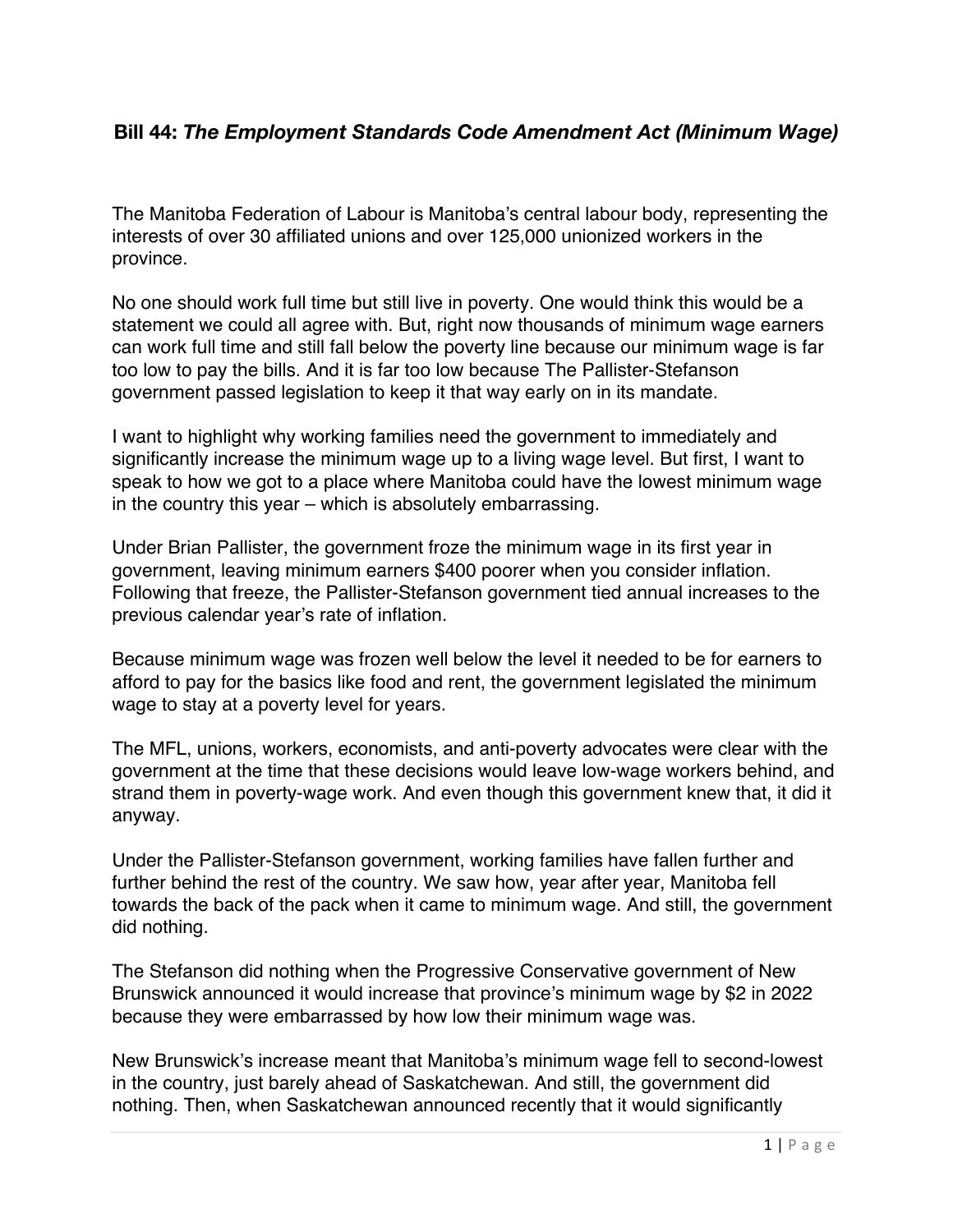increase its minimum wage, and leave Manitoba in the dust in last place in the country – the Premier's first response was don't worry, wages will just rise on their own.

It should have never come to this, where Manitoba is at risk of having the lowest minimum wage in the country. We think that Manitobans are worth a whole lot more than dead last.

Many minimum wage workers are parents, everyday Manitobans who are working hard to provide for their families. Even with the impacts of the COVID-19 pandemic, Statistics Canada data shows that over 23,000 Manitobans worked for minimum wage in 2021. And contrary to the myths, most minimum wage earners are adults, and the majority of minimum wage earners are not students. Half of all minimum wage earners work at places that employ 20 employees or more (not small 'mom and pop' shops). And the majority of minimum wage workers are women.

When our minimum wage falls behind, the workers who earn it fall behind too, making it harder and harder to keep a roof over their head and food on the table. Because of this provincial government's decisions, these workers have fallen so far behind that it will take significant steps from this government to ever catch up. Manitoba's workers deserve a whole lot better.

I know that this bill doesn't set what the minimum wage should be, and that government wants to consult before that number is set. That consultation is something that we have been calling for, through the Labour Management Review Committee, for years.

The MFL's view on our minimum wage is simple. We believe that the minimum wage should be a living wage. If you work for minimum wage, you should make enough to afford the necessities of life. Food, rent, clothing, transportation, things like that. If you work full time in Manitoba, you should live above the poverty line. Plain and simple.

We know that the rising prices at the pumps and at the grocery stores are hitting working families hard, and they are hitting the lowest-wage workers hardest. To be able to make ends meet and afford the necessities, this government needs to take immediate steps to boost the minimum wage to a living wage level.

Two years ago, CCPA-Manitoba calculated that the living wage for Winnipeg was just over \$16/hr. That was two years ago, and we know that the cost of everything has gone up significantly since then. I would imagine the living wage level is considerably higher than that now. We hope that determining the living wage level for 2022 would be part of these consultations, and this calculation should happen on a yearly basis with government.

Taking immediate steps to boost the minimum wage is the most significant thing government could do to put more money in the pockets of low-wage workers in our